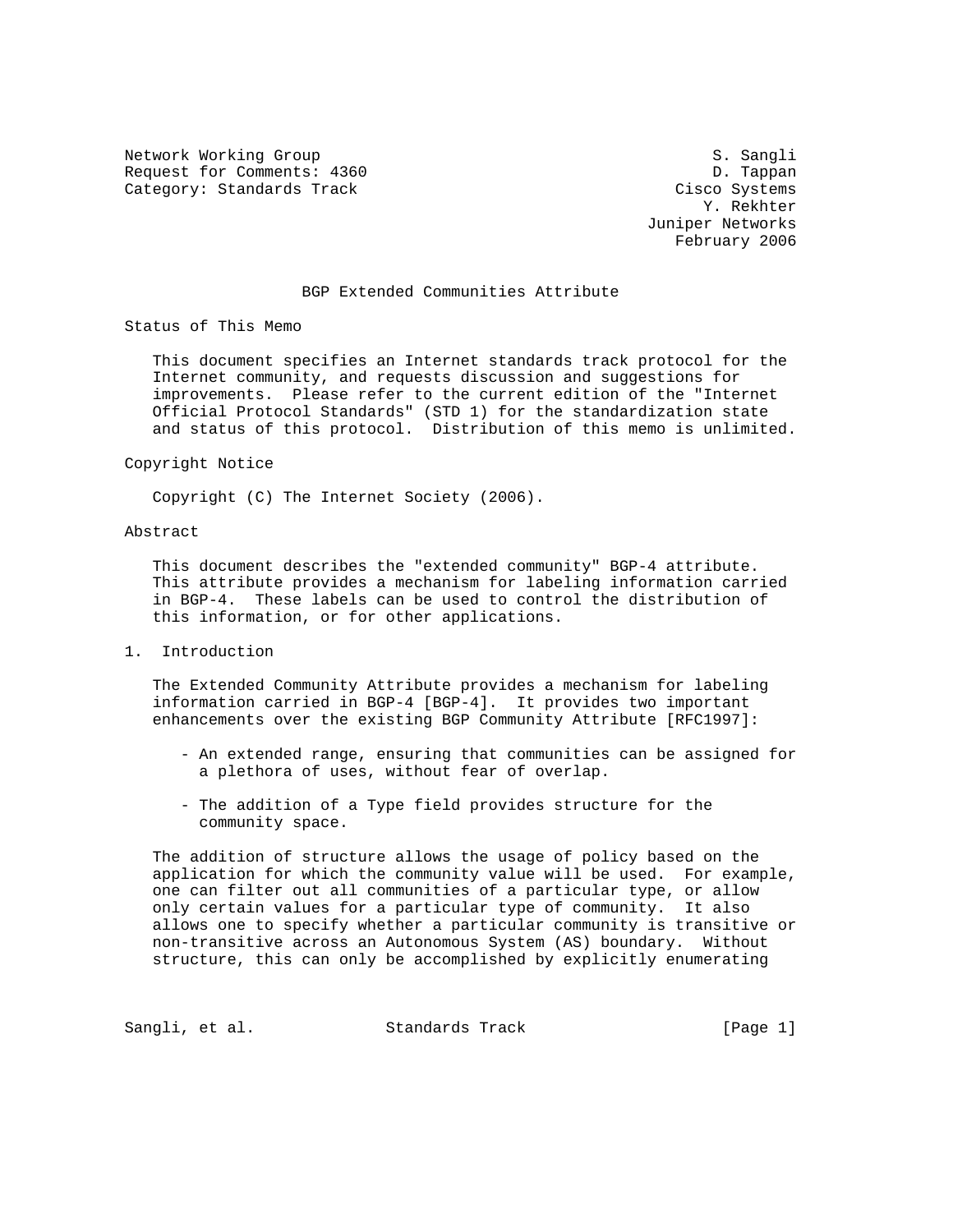all community values that will be denied or allowed and passed to BGP speakers in neighboring ASes based on the transitive property.

1.1. Specification of Requirements

 The key words "MUST", "MUST NOT", "REQUIRED", "SHALL", "SHALL NOT", "SHOULD", "SHOULD NOT", "RECOMMENDED", "MAY", and "OPTIONAL" in this document are to be interpreted as described in RFC 2119 [RFC2119].

2. BGP Extended Communities Attribute

 The Extended Communities Attribute is a transitive optional BGP attribute, with the Type Code 16. The attribute consists of a set of "extended communities". All routes with the Extended Communities attribute belong to the communities listed in the attribute.

 Each Extended Community is encoded as an 8-octet quantity, as follows:

 - Type Field : 1 or 2 octets - Value Field : Remaining octets

 $0$  1 2 3 0 1 2 3 4 5 6 7 8 9 0 1 2 3 4 5 6 7 8 9 0 1 2 3 4 5 6 7 8 9 0 1 +-+-+-+-+-+-+-+-+-+-+-+-+-+-+-+-+-+-+-+-+-+-+-+-+-+-+-+-+-+-+-+-+ Type high  $|$  Type low(\*)  $|$ <br>-+-+-+-+-+-+-+-+-+-+-+-+-+-+-+-+-+ +-+-+-+-+-+-+-+-+-+-+-+-+-+-+-+-+ Value | | | +-+-+-+-+-+-+-+-+-+-+-+-+-+-+-+-+-+-+-+-+-+-+-+-+-+-+-+-+-+-+-+-+

 (\*) Present for Extended types only, used for the Value field otherwise.

Type Field:

 Two classes of Type Field are introduced: Regular type and Extended type.

 The size of Type Field for Regular types is 1 octet, and the size of the Type Field for Extended types is 2 octets.

 The value of the high-order octet of the Type Field determines if an extended community is a Regular type or an Extended type. The class of a type (Regular or Extended) is not encoded in the structure of the type itself. The class of a type is specified in the document that defines the type and the IANA registry.

Sangli, et al. Standards Track [Page 2]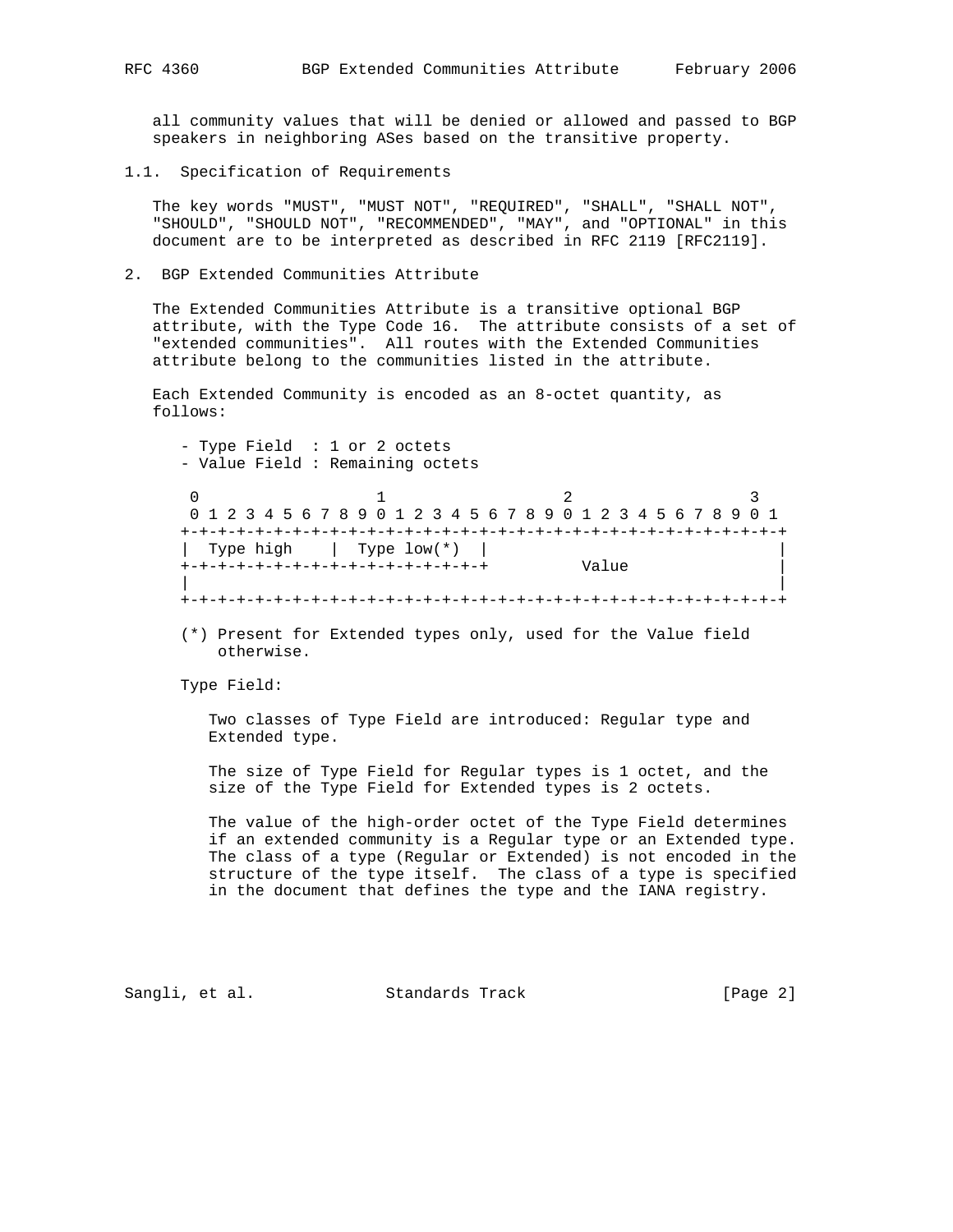The high-order octet of the Type Field is as shown below:

 0 1 2 3 4 5 6 7 +-+-+-+-+-+-+-+-+  $|I|$   $T$   $|T|$ +-+-+-+-+-+-+-+-+

I - IANA authority bit

 Value 0: IANA-assignable type using the "First Come First Serve" policy

 Value 1: Part of this Type Field space is for IANA assignable types using either the Standard Action or the Early IANA Allocation policy. The rest of this Type Field space is for Experimental use.

T - Transitive bit

Value 0: The community is transitive across ASes

Value 1: The community is non-transitive across ASes

Remaining 6 bits: Indicates the structure of the community

Value Field:

 The encoding of the Value Field is dependent on the "type" of the community as specified by the Type Field.

 Two extended communities are declared equal only when all 8 octets of the community are equal.

 The two members in the tuple <Type, Value> should be enumerated to specify any community value. The remaining octets of the community interpreted based on the value of the Type field.

3. Defined BGP Extended Community Types

 This section introduces a few extended types and defines the format of the Value Field for those types. The types introduced here provide "templates", where each template is identified by the high order octet of the extended community Type field, and the lower-order octet (sub-type) is used to indicate a particular type of extended community.

Sangli, et al. Standards Track [Page 3]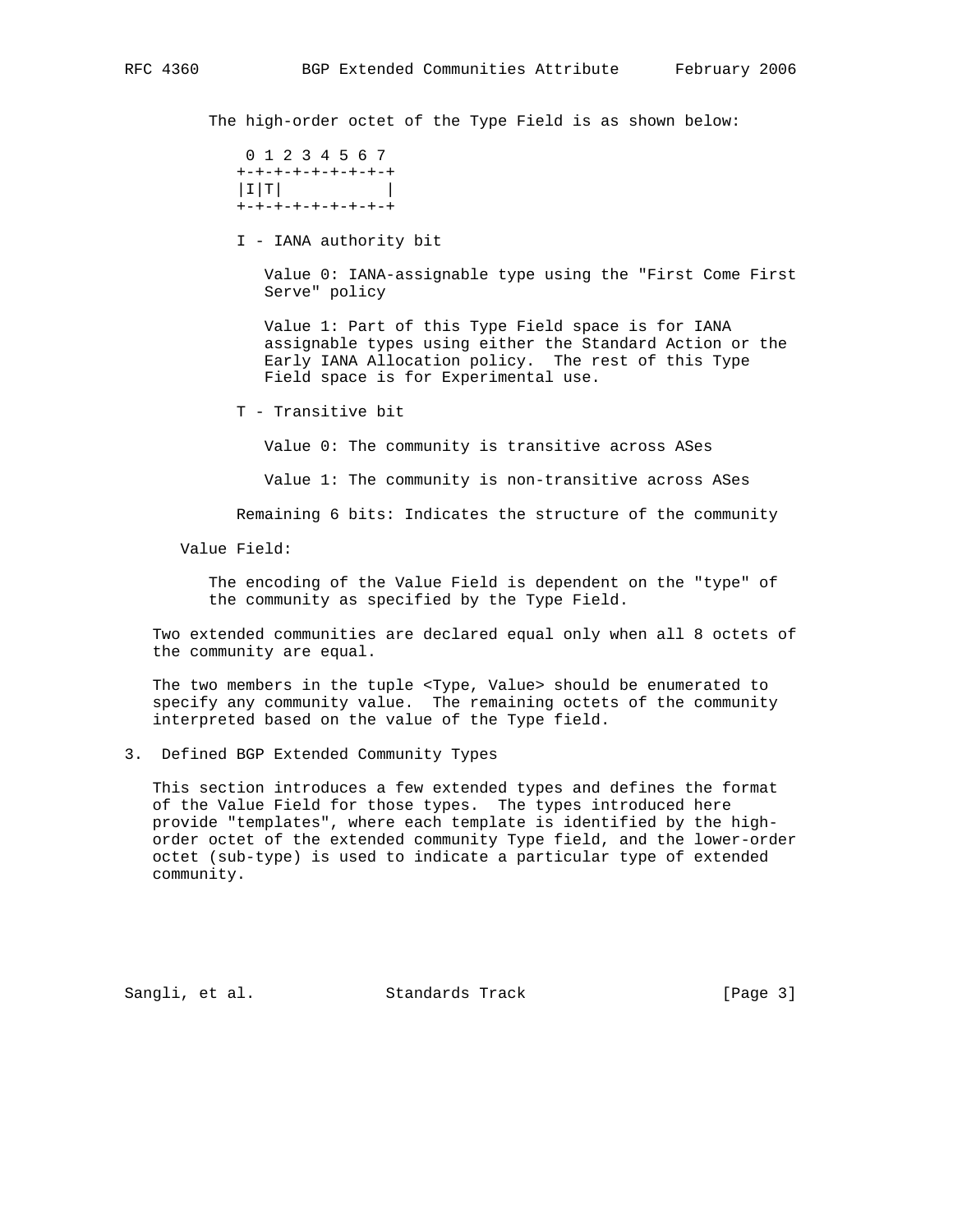# 3.1. Two-Octet AS Specific Extended Community

 This is an extended type with Type Field composed of 2 octets and Value Field composed of 6 octets.

0  $1$  2 3 0 1 2 3 4 5 6 7 8 9 0 1 2 3 4 5 6 7 8 9 0 1 2 3 4 5 6 7 8 9 0 1 +-+-+-+-+-+-+-+-+-+-+-+-+-+-+-+-+-+-+-+-+-+-+-+-+-+-+-+-+-+-+-+-+ | 0x00 or 0x40 | Sub-Type | Global Administrator | +-+-+-+-+-+-+-+-+-+-+-+-+-+-+-+-+-+-+-+-+-+-+-+-+-+-+-+-+-+-+-+-+ Local Administrator +-+-+-+-+-+-+-+-+-+-+-+-+-+-+-+-+-+-+-+-+-+-+-+-+-+-+-+-+-+-+-+-+

 The value of the high-order octet of this extended type is either 0x00 or 0x40. The low-order octet of this extended type is used to indicate sub-types.

The Value Field consists of two sub-fields:

Global Administrator sub-field: 2 octets

 This sub-field contains an Autonomous System number assigned by IANA.

Local Administrator sub-field: 4 octets

 The organization identified by Autonomous System number in the Global Administrator sub-field can encode any information in this sub-field. The format and meaning of the value encoded in this sub-field should be defined by the sub-type of the community.

### 3.2. IPv4 Address Specific Extended Community

 This is an extended type with Type Field composed of 2 octets and Value Field composed of 6 octets.

0  $1$  2 3 0 1 2 3 4 5 6 7 8 9 0 1 2 3 4 5 6 7 8 9 0 1 2 3 4 5 6 7 8 9 0 1 +-+-+-+-+-+-+-+-+-+-+-+-+-+-+-+-+-+-+-+-+-+-+-+-+-+-+-+-+-+-+-+-+ | 0x01 or 0x41 | Sub-Type | Global Administrator | +-+-+-+-+-+-+-+-+-+-+-+-+-+-+-+-+-+-+-+-+-+-+-+-+-+-+-+-+-+-+-+-+ | Global Administrator (cont.) | Local Administrator | +-+-+-+-+-+-+-+-+-+-+-+-+-+-+-+-+-+-+-+-+-+-+-+-+-+-+-+-+-+-+-+-+

 The value of the high-order octet of this extended type is either 0x01 or 0x41. The low-order octet of this extended type is used to indicate sub-types.

Sangli, et al. Standards Track [Page 4]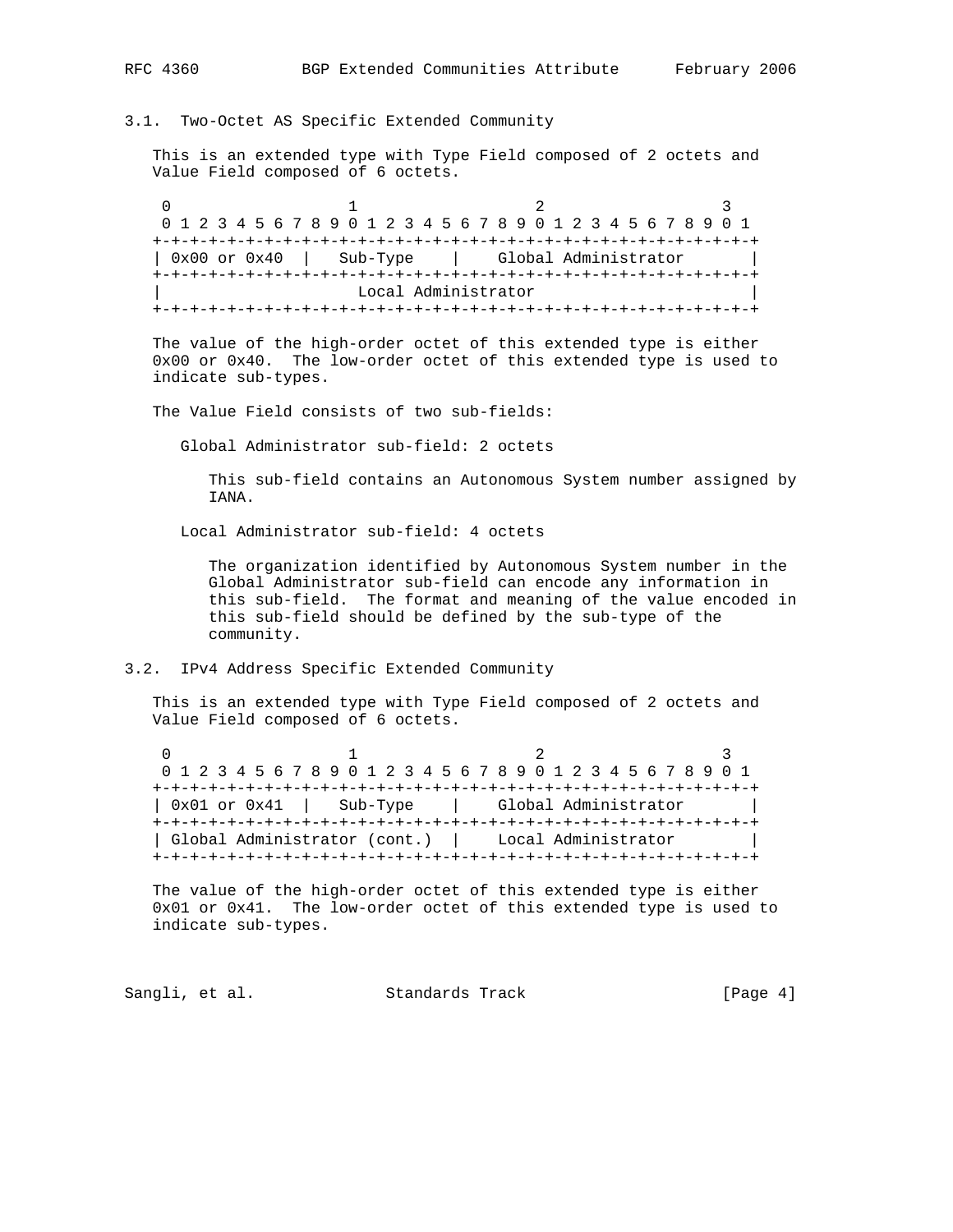The Value field consists of two sub-fields:

Global Administrator sub-field: 4 octets

 This sub-field contains an IPv4 unicast address assigned by one of the Internet registries.

Local Administrator sub-field: 2 octets

 The organization that has been assigned the IPv4 address in the Global Administrator sub-field can encode any information in this sub-field. The format and meaning of this value encoded in this sub-field should be defined by the sub-type of the community.

3.3. Opaque Extended Community

 This is an extended type with Type Field composed of 2 octets and Value Field composed of 6 octets.

|                              |                             | 0 1 2 3 4 5 6 7 8 9 0 1 2 3 4 5 6 7 8 9 0 1 2 3 4 5 6 7 8 9 0 1 |  |  |  |  |
|------------------------------|-----------------------------|-----------------------------------------------------------------|--|--|--|--|
|                              |                             |                                                                 |  |  |  |  |
|                              | $0x03$ or $0x43$   Sub-Type | Value                                                           |  |  |  |  |
| +-+-+-+-+-+-+-+-+-+-+-+-+-+- |                             |                                                                 |  |  |  |  |
|                              |                             | Value (cont.)                                                   |  |  |  |  |
|                              |                             |                                                                 |  |  |  |  |

 The value of the high-order octet of this extended type is either 0x03 or 0x43. The low-order octet of this extended type is used to indicate sub-types.

 This is a generic community of extended type. The value of the sub type that should define the Value Field is to be assigned by IANA.

4. Route Target Community

 The Route Target Community identifies one or more routers that may receive a set of routes (that carry this Community) carried by BGP. This is transitive across the Autonomous System boundary.

The Route Target Community is of an extended type.

 The value of the high-order octet of the Type field for the Route Target Community can be 0x00, 0x01, or 0x02. The value of the low order octet of the Type field for this community is 0x02.

Sangli, et al. Standards Track [Page 5]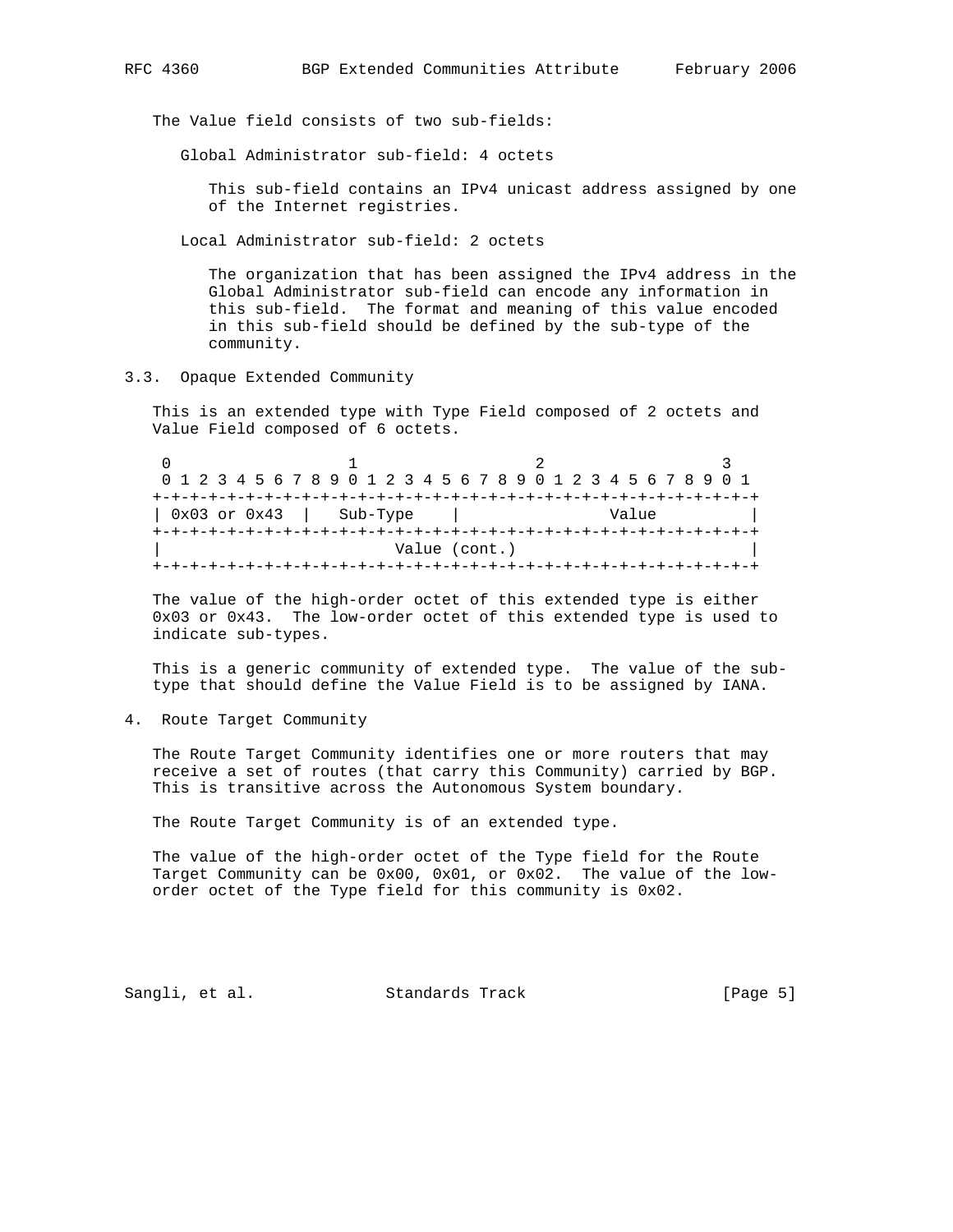When the value of the high-order octet of the Type field is 0x00 or 0x02, the Local Administrator sub-field contains a number from a numbering space that is administered by the organization to which the Autonomous System number carried in the Global Administrator sub field has been assigned by an appropriate authority.

 When the value of the high-order octet of the Type field is 0x01, the Local Administrator sub-field contains a number from a numbering space that is administered by the organization to which the IP address carried in the Global Administrator sub-field has been assigned by an appropriate authority.

 One possible use of the Route Target Community is specified in [RFC4364].

5. Route Origin Community

 The Route Origin Community identifies one or more routers that inject a set of routes (that carry this Community) into BGP. This is transitive across the Autonomous System boundary.

The Route Origin Community is of an extended type.

 The value of the high-order octet of the Type field for the Route Origin Community can be 0x00, 0x01, or 0x02. The value of the low order octet of the Type field for this community is 0x03.

 When the value of the high-order octet of the Type field is 0x00 or 0x02, the Local Administrator sub-field contains a number from a numbering space that is administered by the organization to which the Autonomous System number carried in the Global Administrator sub field has been assigned by an appropriate authority.

 When the value of the high-order octet of the Type field is 0x01, the Local Administrator sub-field contains a number from a numbering space that is administered by the organization to which the IP address carried in the Global Administrator sub-field has been assigned by an appropriate authority.

 One possible use of the Route Origin Community is specified in [RFC4364].

Sangli, et al. Standards Track [Page 6]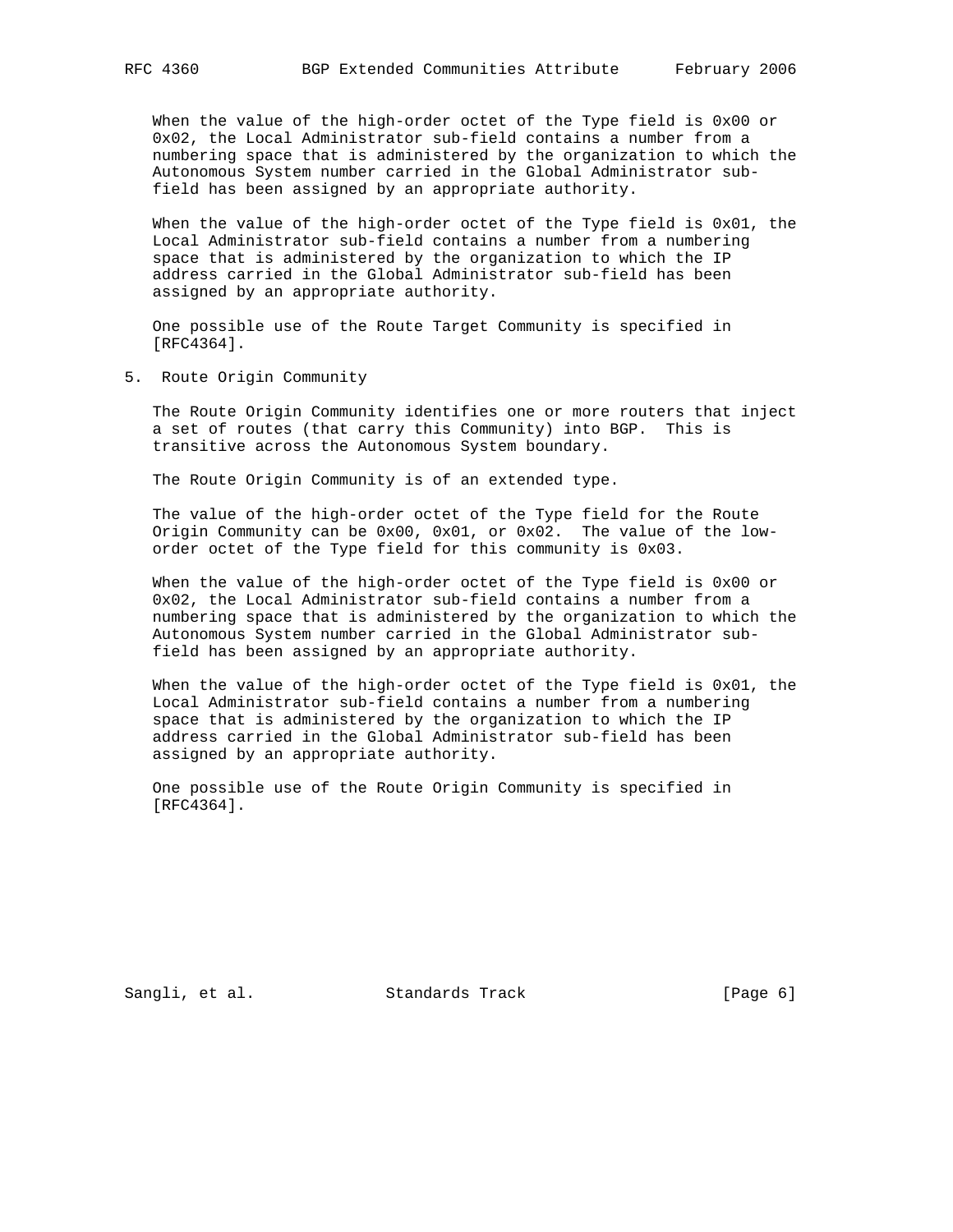# 6. Operations

 A BGP speaker may use the Extended Communities attribute to control which routing information it accepts or distributes to its peers.

 The Extended Community attribute MUST NOT be used to modify the BGP best path selection algorithm in a way that leads to forwarding loops.

 A BGP speaker receiving a route that doesn't have the Extended Communities attribute MAY append this attribute to the route when propagating it to its peers.

 A BGP speaker receiving a route with the Extended Communities attribute MAY modify this attribute according to the local policy.

 By default if a range of routes is to be aggregated and the resultant aggregates path attributes do not carry the ATOMIC\_AGGREGATE attribute, then the resulting aggregate should have an Extended Communities path attribute that contains the set union of all the Extended Communities from all of the aggregated routes. The default behavior could be overridden via local configuration, in which case handling the Extended Communities attribute in the presence of route aggregation becomes a matter of the local policy of the BGP speaker that performs the aggregation.

 If a route has a non-transitivity extended community, then before advertising the route across the Autonomous System boundary the community SHOULD be removed from the route. However, the community SHOULD NOT be removed when advertising the route across the BGP Confederation boundary.

 A route may carry both the BGP Communities attribute, as defined in [RFC1997]), and the Extended BGP Communities attribute. In this case, the BGP Communities attribute is handled as specified in [RFC1997], and the Extended BGP Communities attribute is handled as specified in this document.

# 7. IANA Considerations

 All the BGP Extended Communities contain a Type field. The IANA has created a registry entitled, "BGP Extended Communities Type". The IANA will maintain this registry.

 The Type could be either regular or extended. For a regular Type the IANA allocates an 8-bit value; for an extended Type the IANA allocates a 16-bit value.

Sangli, et al. Standards Track [Page 7]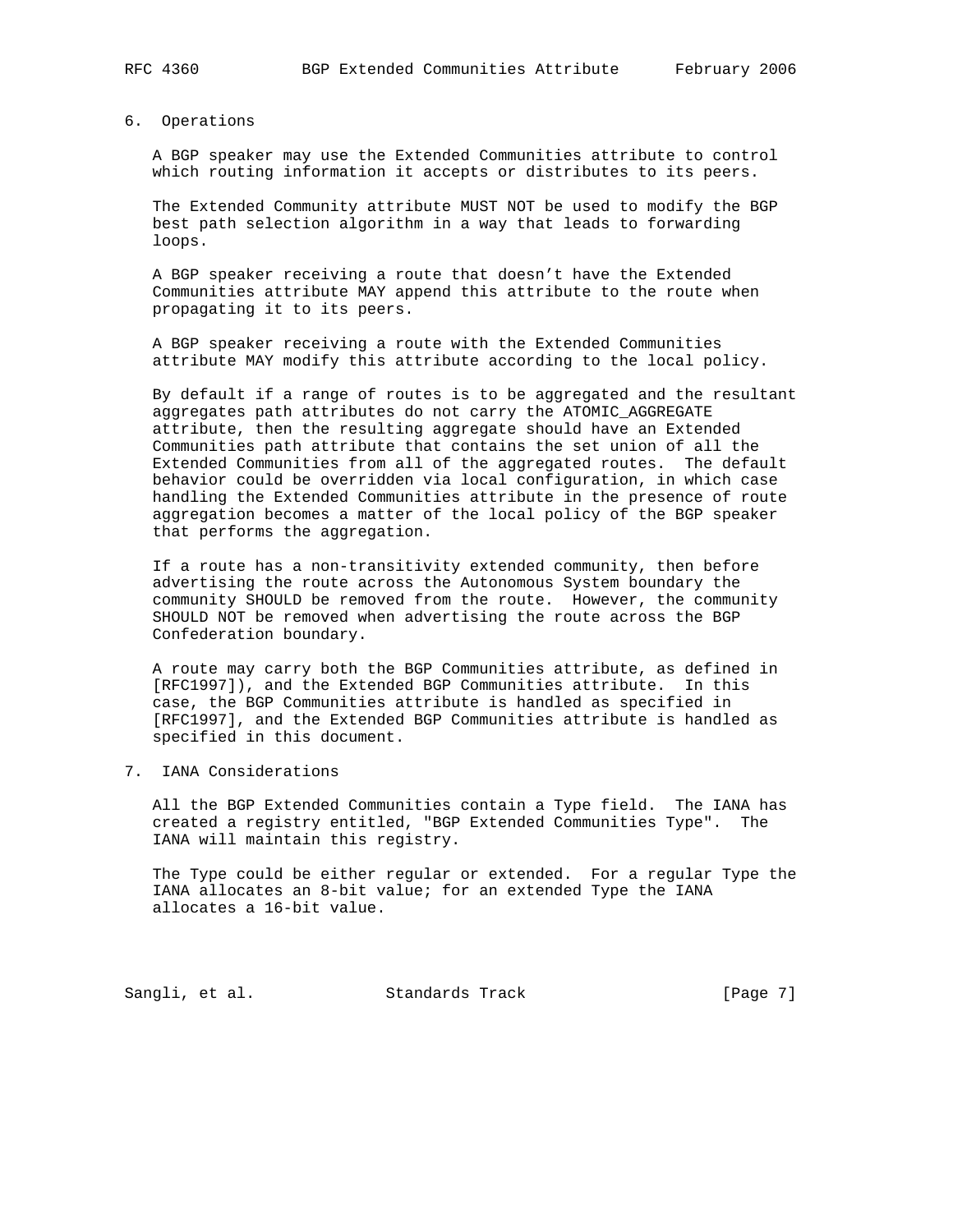The value allocated for a regular Type MUST NOT be reused as the value of the high-order octet when allocating an extended Type. The value of the high-order octet allocated for an extended Type MUST NOT be reused when allocating a regular Type.

 The Type field indicates where the Extended Community is transitive or not. Future requests for assignment of a Type value must specify whether the Type value is intended for a transitive or a non transitive Extended Community.

 Future assignment are to be made using either the Standards Action process defined in [RFC2434], the Early IANA Allocation process defined in [RFC4020], or the "First Come First Served" policy defined in [RFC2434].

 The following table summarizes the ranges for the assignment of Types:

| Type                     | Standard Action<br>Early IANA Allocation | First Come<br>First Served |
|--------------------------|------------------------------------------|----------------------------|
| regular, transitive      | $0x90 - 0xbf$                            | $0x00-x3f$                 |
| reqular, non-transitive  | $0xd0-0xff$                              | $0x40-0x7f$                |
| extended, transitive     | $0x9000 - 0x$ bfff                       | $0x0000-0x3fft$            |
| extended, non-transitive | $0xd000-0xfft$                           | $0x4000 - 0x7fff$          |

Assignments consist of a name and the value.

 The Type values 0x80-0x8f and 0xc0-0xcf for regular Types, and 0x8000-0x8fff and 0xc000-0xcfff for extended Types are for Experimental use as defined in RFC 3692.

 This document defines a class of extended communities called two octet AS specific extended community for which the IANA is to create and maintain a registry entitled "Two-octet AS Specific Extended Community". All the communities in this class are of extended Types. Future assignment are to be made using the "First Come First Served" policy defined in [RFC2434]. The Type values for the transitive communities of the two-octet AS specific extended community class are 0x0000-0x00ff, and for the non-transitive communities of that class are 0x4000-0x40ff. Assignments consist of a name and the value.

 This document makes the following assignments for the two-octet AS specific extended community:

Sangli, et al. Standards Track [Page 8]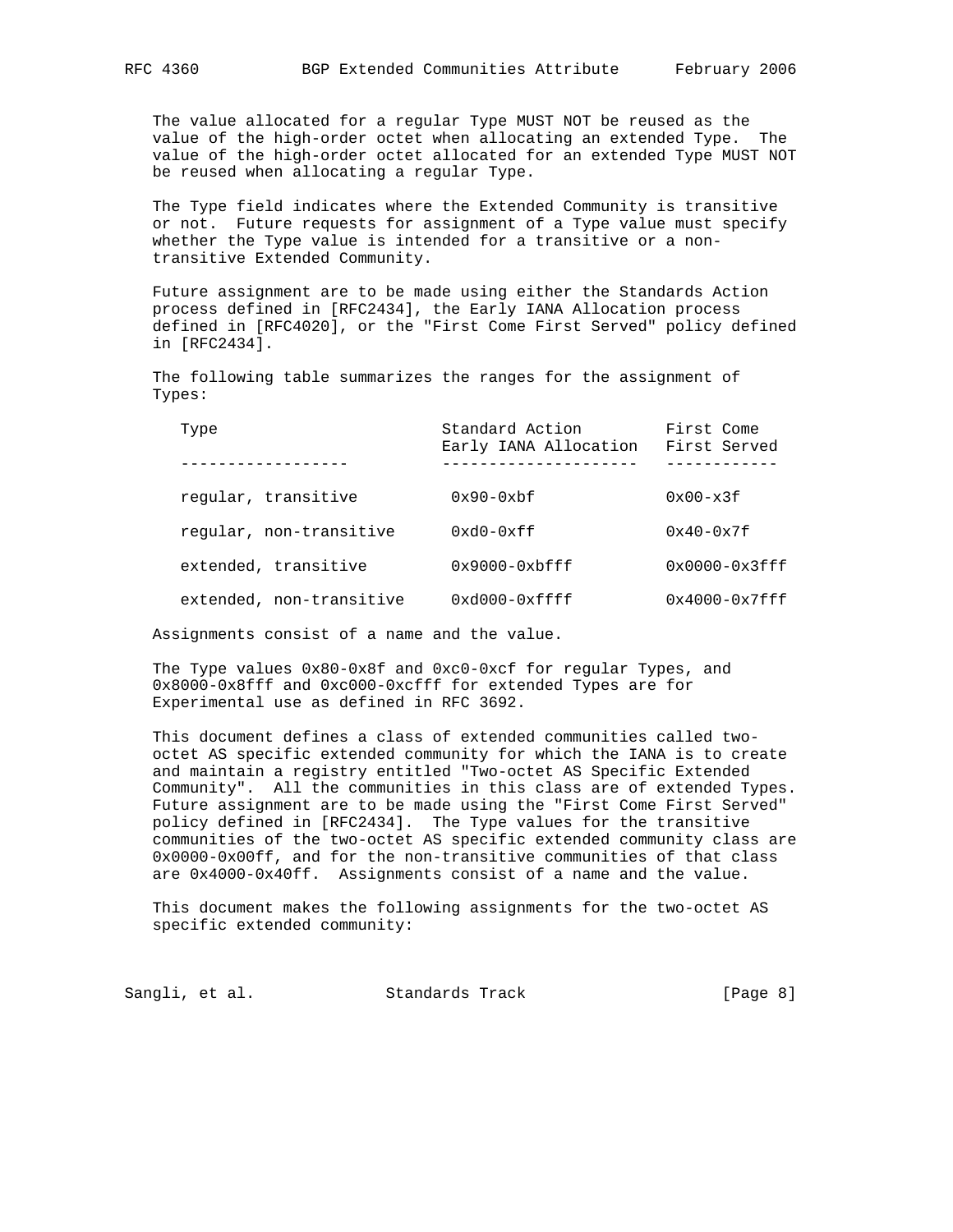| Name                               |  |  |                 | Type Value |
|------------------------------------|--|--|-----------------|------------|
|                                    |  |  |                 |            |
| two-octet AS specific Route Target |  |  | $0 \times 0002$ |            |
| two-octet AS specific Route Origin |  |  | $0 \times 0003$ |            |

 This document defines a class of extended communities called IPv4 address specific extended community for which the IANA is to create and maintain a registry entitled "IPv4 Address Specific Extended Community". All the communities in this class are of extended Types. Future assignment are to be made using the "First Come First Served" policy defined in [RFC2434]. The Type values for the transitive communities of the two-octet AS specific extended community class are 0x0100-0x01ff, and for the non-transitive communities of that class are 0x4100-0x41ff. Assignments consist of a name and the value.

 This document makes the following assignments for the IPv4 address specific extended community:

| Name |                                    |  |                 | Type Value |
|------|------------------------------------|--|-----------------|------------|
|      |                                    |  |                 |            |
|      | IPv4 address specific Route Target |  | $0 \times 0102$ |            |
|      | IPv4 address specific Route Origin |  | $0 \times 0103$ |            |

 This document defines a class of extended communities called opaque extended community for which the IANA is to create and maintain a registry entitled "Opaque Extended Community". All the communities in this class are of extended Types. Future assignment are to be made using the "First Come First Served" policy defined in [RFC2434]. The Type values for the transitive communities of the opaque extended community class are 0x0300-0x03ff, and for the non-transitive communities of that class are 0x4300-0x43ff. Assignments consist of a name and the value.

 When requesting an allocation from more than one registry defined above, one may ask for allocating the same Type value from these registries. If possible, the IANA should accommodate such requests.

8. Security Considerations

 This extension to BGP has similar security implications as BGP Communities [RFC1997].

 This extension to BGP does not change the underlying security issues. Specifically, an operator who is relying on the information carried in BGP must have a transitive trust relationship back to the source of the information. Specifying the mechanism(s) to provide such a relationship is beyond the scope of this document.

Sangli, et al. Standards Track [Page 9]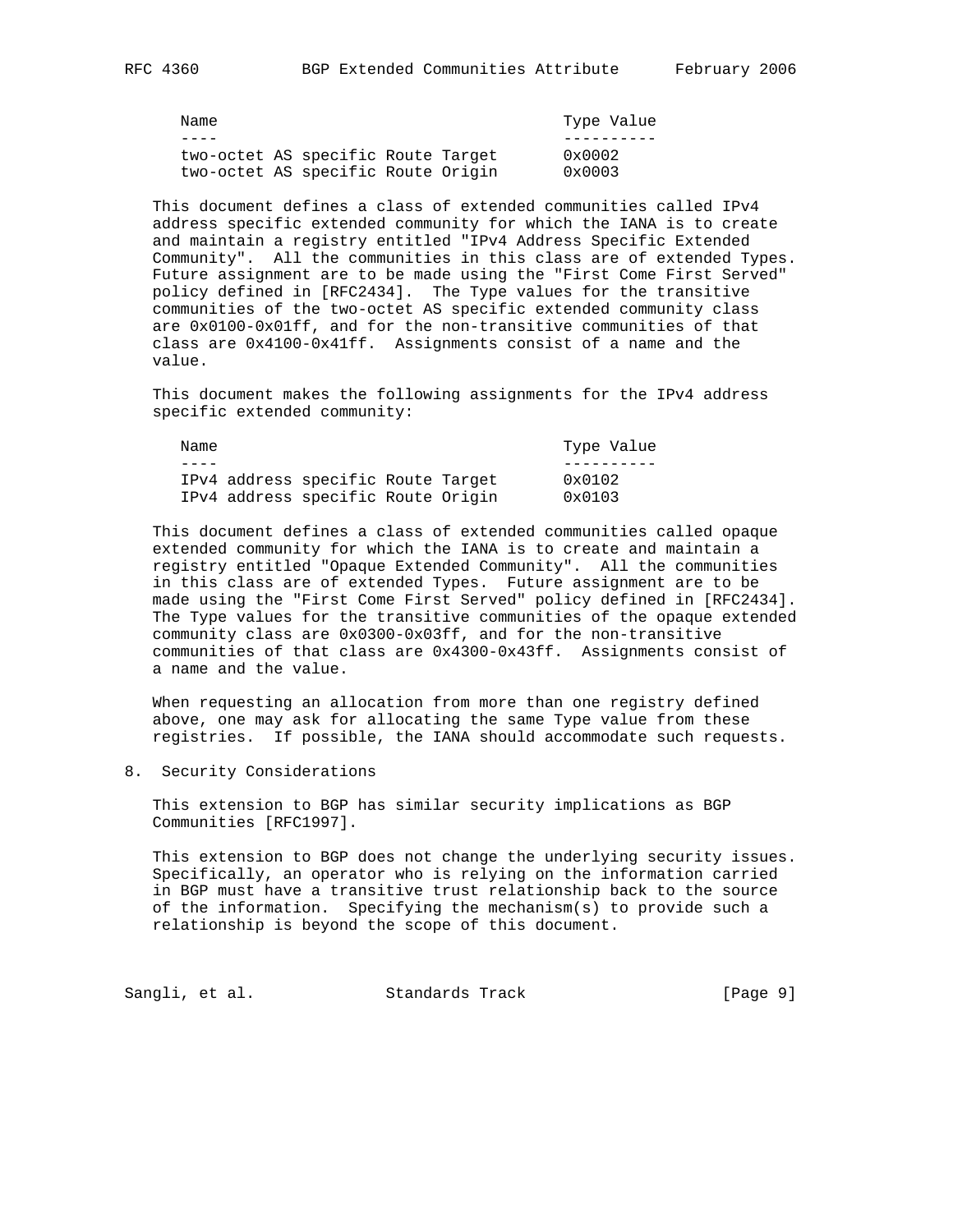# 9. Acknowledgements

 The authors would like to thank John Hawkinson, Jeffrey Haas, Bruno Rijsman, Bill Fenner, and Alex Zinin for their suggestions and feedback.

- 10. Normative References
	- [BGP-4] Rekhter, Y. and T. Li, "A Border Gateway Protocol 4 (BGP-4)", RFC 4271, January 2006.
	- [RFC1997] Chandra, R., Traina, P., and T. Li, "BGP Communities Attribute", RFC 1997, August 1996.
	- [RFC2119] Bradner, S., "Key words for use in RFCs to Indicate Requirement Levels", BCP 14, RFC 2119, March 1997.
	- [RFC2434] Narten, T. and H. Alvestrand, "Guidelines for Writing an IANA Considerations Section in RFCs", BCP 26, RFC 2434, October 1998.
	- [RFC4020] Kompella, K. and A. Zinin, "Early IANA Allocation of Standards Track Code Points", BCP 100, RFC 4020, February 2005.
- 11. Informative References
	- [RFC4364] Rosen, E. and Y. Rekhter, "BGP/MPLS IP Virtual Private Networks (VPNs)", RFC 4364, February 2006.

Sangli, et al. Standards Track [Page 10]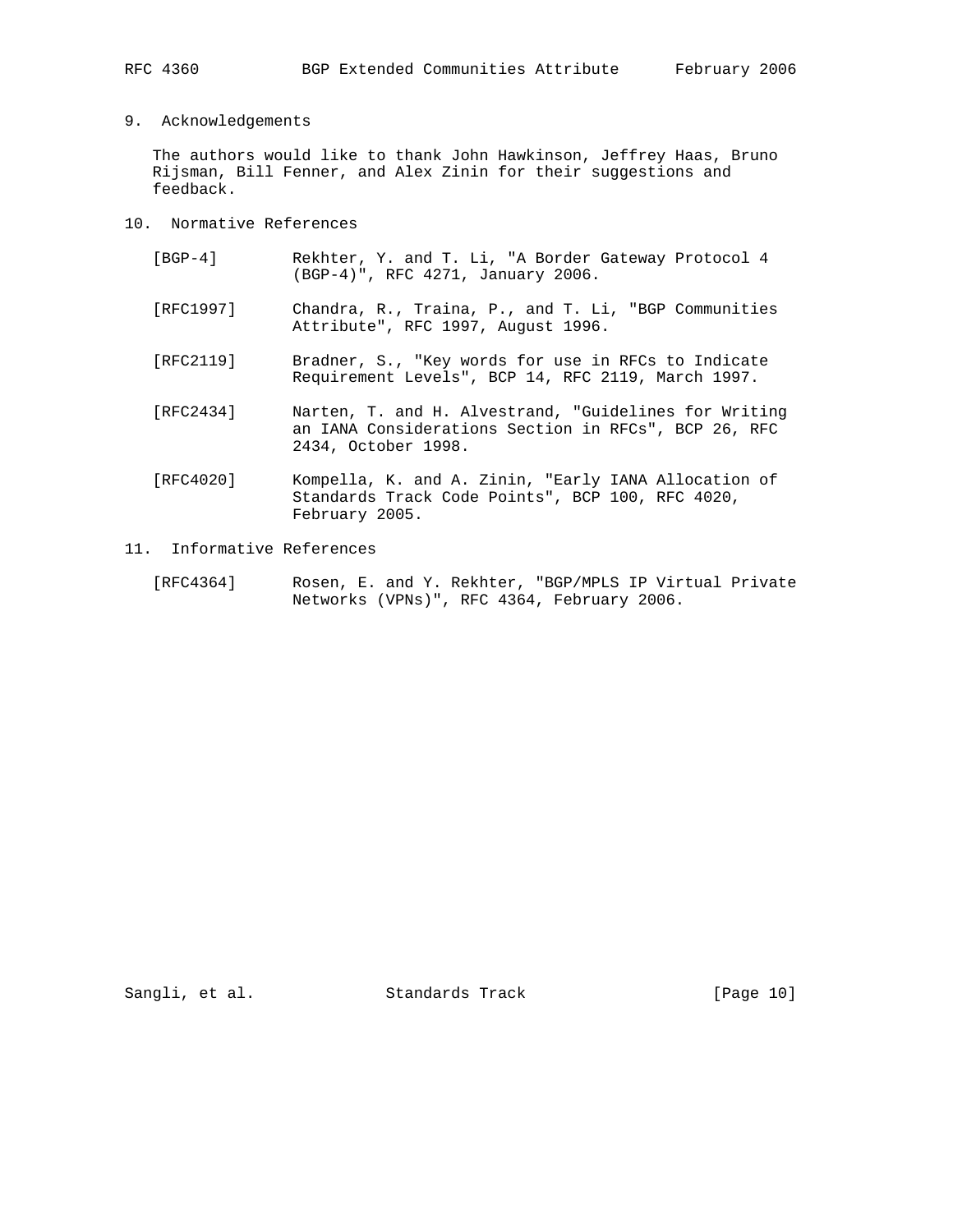Authors' Addresses

 Srihari R. Sangli Cisco Systems, Inc.

EMail: rsrihari@cisco.com

 Dan Tappan Cisco Systems, Inc. 250 Apollo Drive Chelmsford, MA 01824

EMail: tappan@cisco.com

 Yakov Rekhter Juniper Networks, Inc. 1194 N. Mathilda Ave Sunnyvale, CA 94089

EMail: yakov@juniper.net

Sangli, et al. Standards Track [Page 11]